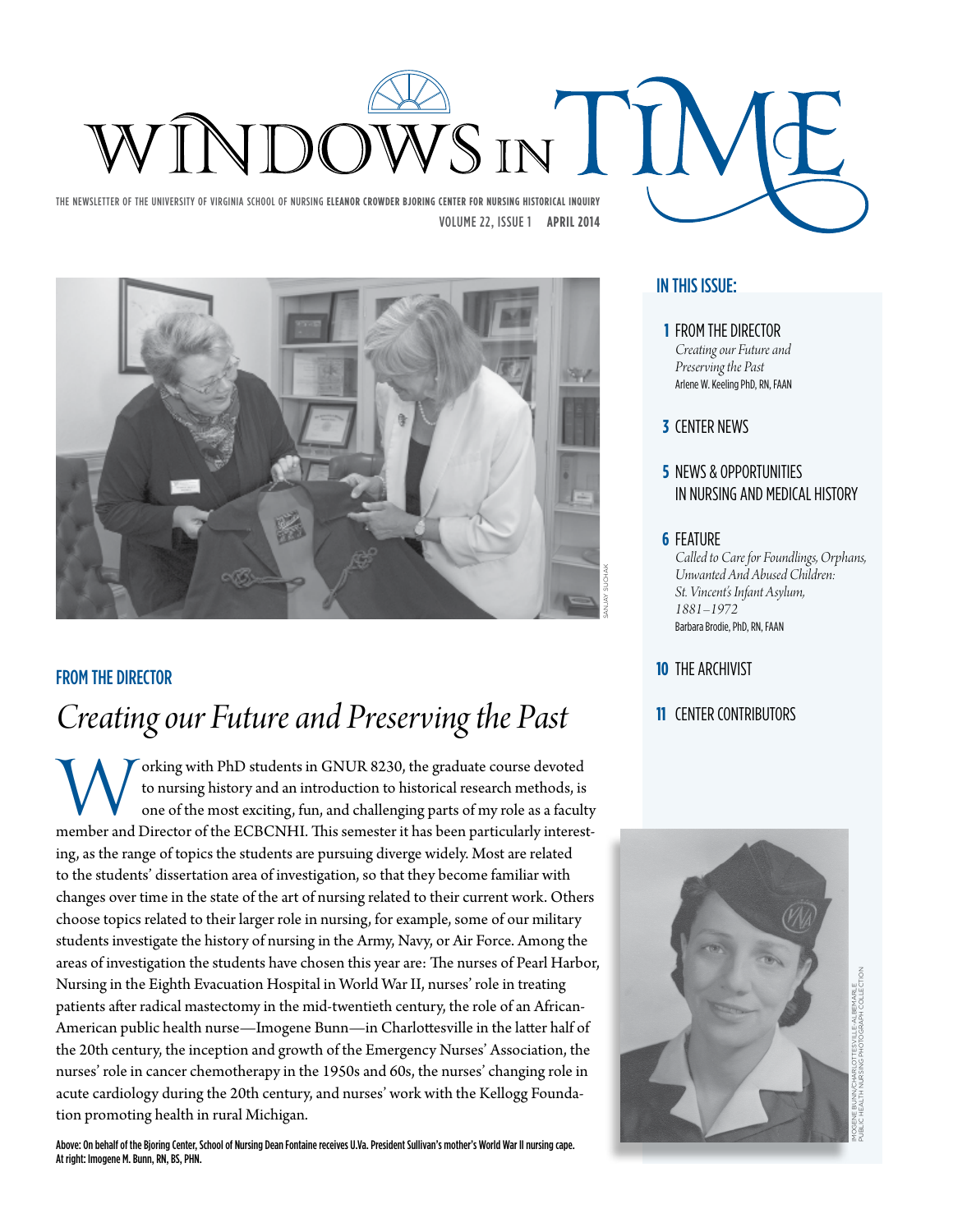## Eleanor Crowder Bjoring Center for Nursing Historical Inquiry

## Staff

**Arlene Keeling, PhD, RN, FAAN**, Director [awk2z@virginia.edu](mailto:awk2z@virginia.edu)

**Barbara Brodie, PhD, RN, FAAN**, Associate Director [bb9w@virginia.edu](mailto:bb9w@virginia.edu)

**Mary E. Gibson, PhD, RN**, Assistant Director [meg2e@virginia.edu](mailto:meg2e@virginia.edu)

**John C. Kirchgessner, PhD, RN, PNP**, Assistant Director [jkirchgessner@sjfc.edu](mailto:jkirchgessner@sjfc.edu)

**Linda Hanson, MSM**, Administrative Assistant [llh3x@virginia.edu](mailto:llh3x@virginia.edu)

## Center Associates

**Anne Z. Cockerham, PhD, RN, CNM, WHNP** [Anne.Cockerham@frontierschool.edu](mailto:Anne.Cockerham@frontierschool.edu)

**Deborah L. Gleason, PhD, APRN, CPNP** [dlg7b@virginia.edu](mailto:dlg7b@virginia.edu)

**Barbara L. Maling, PhD, APRN, ACNP-BC** [barb.l.maling@gmail.com](mailto:barb.l.maling@gmail.com)

**Nena Powell, PhD, RN** [powellnj@jmu.edu](mailto:powellnj@jmu.edu)

**Lisa Zerull PhD, RN, FCN** [lzerull@valleyhealthlink.com](mailto:lzerull@valleyhealthlink.com)

## Center Affiliate

**Pamela B. DeGuzman, PhD, MBA, RN** [deguzman@virginia.edu](mailto:deguzman@virginia.edu)

## Editorial Staff

**John C. Kirchgessner**, Editor **Linda Hanson**, Assistant Editor

## Brodie Fellows

2014–2016 **Jonathan Hagood, PhD, RN** 2013–2015 **Barbara L. Maling, PhD, RN**

## Center Volunteers

**Carolyn J. DuVal Robert DuVal**

*Windows in Time* can be found on EBSCOhost and Gale Group, Inc. databases.

## Contact Information

**Center Phone** (434) 924-0083 **Center email** [nurs-hxc@virginia.edu](mailto:nurs-hxc%40virginia.edu?subject=) **Center website** [nursing.virginia.edu/cnhi](http://www.nurs-hxc.virginia.edu) *© 2014 by the Rector and Visitors of the University of Virginia*



ALICE BUGEL HUFFMAN COLLECTION ECBCNHI ALICE BUGEL HUFFMAN COLLECTION

8th Evacuation Hospital nurses

One of the most frequent comments I hear in class is "This is not easy! Nurses are invisible!" Take, for example, the question of what nurses did in Pearl Harbor on December 7, 1941. While some stories have been retrieved through oral interviews and a questionnaire sent out by the American Red Cross shortly after the war, much remains to be documented. In fact, much is probably hidden in the memories of the nurses who served, and often when asked, what the nurses tell you is "We just did what we had to do." That's what nurses do—even when they were triaging severely injured men at Pearl Harbor. Clearly, nurses minimize their contributions on the frontline.

The nurses' stories, about World War II or cancer chemotherapy, or public health, need not be lost. In fact, valuable remnants of their narrative may be hidden in diaries, letters and journals buried in attics or basements, ignored by family members too busy to investigate or unaware of their importance. Remnants of their stories may also be found in artifacts—in nursing uniforms, pins, and capes; in photographs pasted into dog-eared scrapbooks cherished by their owners, or in nursing schools alumnae magazines or reunion notes from the past. These items should all be preserved and we are grateful for those of you who have located bits and pieces of historical value and donated them to the Bjoring Center. You would be amazed at how much they are referred to as we help researchers and students alike in their quest for data.

You would also be delighted with the smiles and excitement that fills the classroom when a student discovers the thrill of finding an interesting and helpful primary source! Handling a diary or letter from a nurse who served in Pearl Harbor on that fateful day, reading a first hand account of the challenges of giving chemotherapy, or seeing firsthand the photos of the area in which the nurse worked a century ago allows students just a taste of their professional DNA—the nurses who have gone before.

Again, thank you to all who donate items to the Center! I invite you to join us on April 22 and April 29, between 2 and 5 PM both days, to hear the students' papers. More information on the location of the room can be obtained from Linda Hanson at [llh3x@virginia.edu](mailto:llh3x@virginia.edu).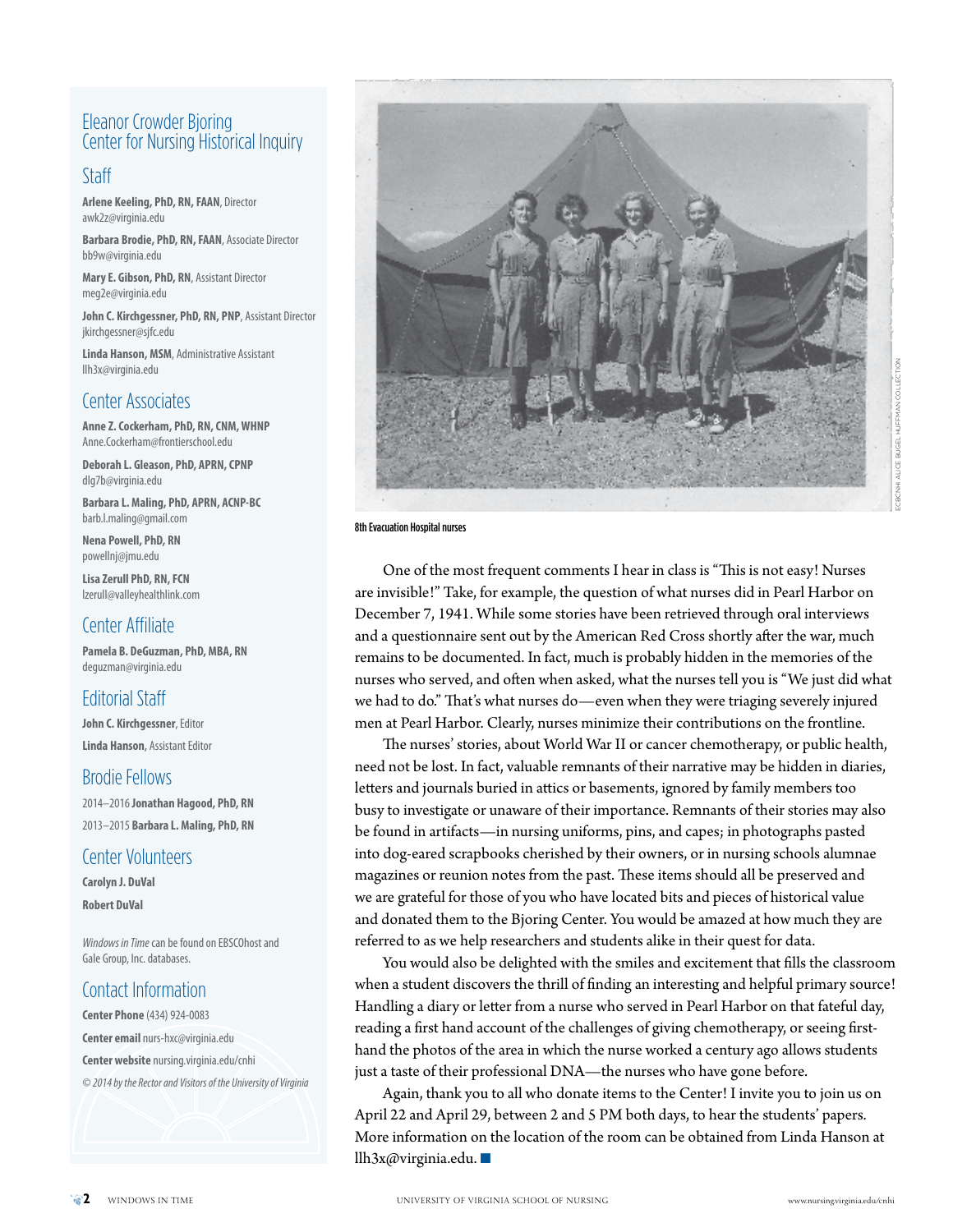# <u>CENTER NEWS</u>



# *2014 Barbara Brodie Nursing History Fellow*

J onathan Hagood, PhD is the 2014 recipient of the Barbara Brodie Nursing History Fellowship. Dr. Hagood is Assistant Professor of History at Hope College in Holland, Michigan where he teaches the histories of Latin America, science, and medicine. In addition, his expertise in these areas has led to extensive research and publications related to social medicine, public health, and nursing professionalization. His current research is entitled "A Profession without Borders: The Discourse and Reality of International Nursing in the Early Twentieth Century".

Dr. Hagood notes, "there are two principal research aims to the study: (1) to analyze the international discourse that

nurses created and (2) to compare this discourse to the realities of international nursing networks and the international movement of nurses. In doing so, the project argues that individual nurses' engagement in 'international nursing' changed their perception of the profession in ways that impacted and shaped both their daily practice and the development of nursing as a profession." The Barbara Brodie Nursing History Fellowship will provide Dr. Hagood with the opportunity to explore the data necessary for this study from archives housed at New York University, Columbia University, the Rockefeller Archive Center and the Red Cross papers at the National Archives in College Park, Maryland. He



anticipates that in addition to the project's two principal aims, it will also make an innovative contribution to the history of nursing in general, as well as the limited extant literature on international nursing.  $\blacksquare$ 

# *Nursing History in UVA's Undergraduate Curriculum*

**Nursing history has been present**<br>for many years in the School<br>of Nursing's undergraduate<br>curriculum. Originally developed by for many years in the School of Nursing's undergraduate Dr. Barbara Brodie, and later taught by Drs. Mary Gibson and John Kirchgessner, Introduction to the World of Nursing has been a longstanding foundational course for UVA's first year nursing students. Using the profession's history as a guide, the course is designed to explore the nursing profession in general, nurses' many

roles in society and the enduring professional issues faced by nurses for over a century. However, just as the profession evolves to meet the needs of society, so too does nursing education; with the implementation of the new undergraduate nursing curriculum in the fall of 2014, Introduction to the World of Nursing will be retired. Nevertheless, history will still be "alive and well" in the new curriculum's series of foundational courses. Known as the REAL (Research, Ethics, Advocacy, and Leadership) courses, students will take these courses in their second through their fourth years of the nursing program. The first course, Research, will incorporate history into lectures and classroom discussions, as well as writing assignments. In the three remaining courses, students will use past nursing models to explore and analyze the historical aspects related to professional ethics, advocacy, and leadership.  $\blacksquare$ 



*The Eleanor Crowder Bjoring Center for Nursing Historical Inquiry (ECBCNHI), established at the University of Virginia in 1991 to support historical scholarship in nursing, is dedicated to the preservation and study of nursing history. The development of advanced clinical nursing practice, and the clinical specialty organizations that represent the various practices, is a major focus of the Center. The goals of the Center include the collection of materials, the promotion of scholarship, and the dissemination of historical research findings.*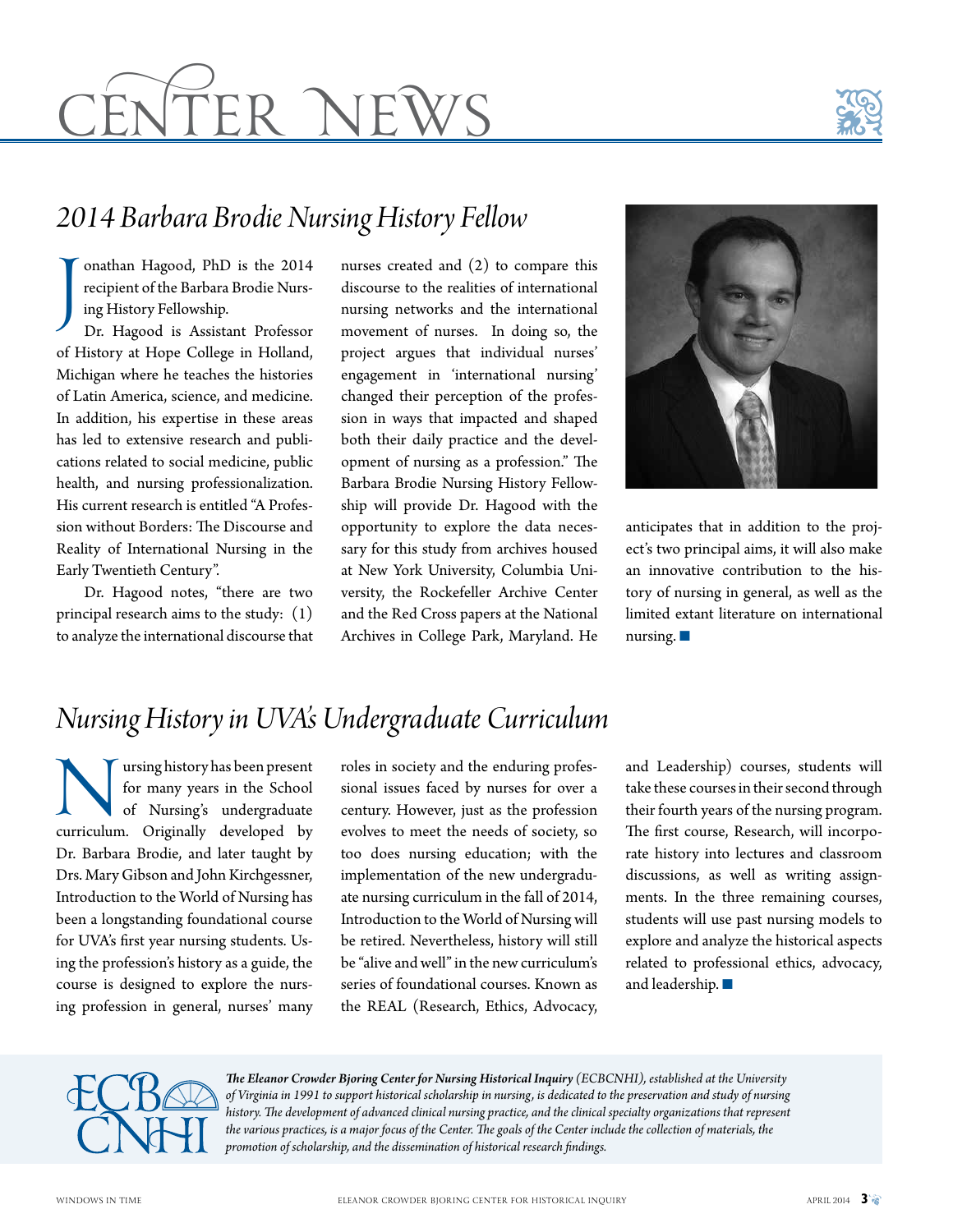# **EXECENTER NEWS**

# *Presentations, Publications & Awards*



Rebecca Coffin and Arlene Keeling

# **FACULTY**

**BRODIE, B.** "Poor Pregnant Women Deserve a Safe Delivery for Themselves and their Babies" (paper presented at the American Association for the History of Nursing Conference, Cleveland, Ohio, September 26–29, 2013).

**GIBSON, M. E.** "'A Noble Charity': Rainbow Cottage in Cleveland, 1891–1928" (paper presented at the Southern Association for the History of Medicine and Science Conference, St. Louis, Missouri, February 27—March 1, 2014).

**GIBSON, M. E.** "'Beyond Private Charity: Virginia's Early Initiatives to Combat Tuberculosis, 1900–1925" (paper presented at the American Association for the History of Nursing Conference, Cleveland, Ohio, September 26–29, 2013).

**GLEASON, D.** "Pediatric HIV/AIDS in Los Angeles, CA: One Nurse's Story, 1981–1994" (poster presented at the American Association for the History of Nursing Conference, Cleveland, Ohio, September 26–29, 2013).

**KEELING, A.** "Chicago Visiting Nurses and the 1918 Influenza Epidemic" (paper presented at the Opening Celebration of the Midwest Center for Nursing History, University of Illinois, Chicago, Illinois, October 23, 2013).

**KEELING, A.** "Inspiration and Guidance," in *Nursing History Review*, 22 (2014), 126–131.

**KEELING, A.** "'Nursing the Big Sickness': Alaska and the Influenza Epidemic, 1918–1919" (paper presented at the American Association for the History of Nursing Conference, Cleveland, Ohio, September 26–29, 2013).

**KEELING, A.** "Reclaiming our Heritage: Nursing Leadership in Global Health, 1854–2014" (invited paper presented at the Nursing Leadership in Global Health Conference, Nashville, Tennessee, February, 2014).

**KEELING, A.** "The Nurses of Mayo Clinic in World War II" (paper presented at the Medicine in World War II Conference, Army Medical History Museum, San Antonio, Texas, March 7, 2014).

**POWELL, N.** "Nurses Roles in Military-Civilian Partnerships: The Fort Lewis Maternity Project of 1941 As A Case Study" (paper presented at the American Association for the History of Nursing Conference, Cleveland, Ohio, September 26–29, 2013).

**SNYDER, A.** Access to Care in Appalachia: A Mobile Nursing Clinic in Appalachia and Remote Area Medical (paper presented at the American Association for the History of Nursing Conference, Cleveland, Ohio, September 26–29, 2013).

**SNYDER, A. MARTIN, M.**, & Martin, J. Oral Histories from St. Kitts and Nevis: Experiences with Disasters (poster presented at the American Association for the History of Nursing Conference, Cleveland, Ohio, September 26–29, 2013).

# **STUDENT**

**COFFIN, R.** "Caring in an Uncaring Environment: Nursing Care of Japanese-American Evacuees at Poston War Relocation Center, 1942–1946" (paper presented at the American Association for the History of Nursing Conference, Cleveland, Ohio, September 26–29, 2013). **COFFIN, R.** "No Communicable Diseases this Month: Public Health Nursing at the Colorado River Relocation Center, 1942–1945" (paper presented at the Medicine in World War II Conference, Army Medical History Museum, San Antonio, Texas, March 7, 2014).

**CRAIG, S. W.** "Early Occupational Health Trailblazers: Industrial Nursing at Proximity Cotton Mills, North Carolina, 1900–1934."(poster presented at the American Association of Occupational Health Nurses (AAOHN) Annual Conference Dallas, TX May 5–8, 2014).

**CRAIG, S. W.** "Nursing the Denim King: Proximity Cotton Mills, North Carolina, 1915–1930" (paper presented at the American Association for the History of Nursing Conference, Cleveland, Ohio, September 26–29, 2013).

# **NOTEWORTHY**

Center Director **ARLENE KEELING** was recently appointed Co-Editor, with Barbra Mann Wall from U. Penn's Barbara Bates Center for the Study of the History of Nursing, of a new journal, "Health, Emergency and Disaster Nursing."



Center Associate **ANNE COCKERHAM**

has been named as the Frontier Nursing University Associate Dean of Midwifery and Women's Health. Dr. Cockerham has served as

course coordinator and FNU faculty member for four years and will also continue to serve in her recently appointed position as Professor of History where she devotes a portion of her time to preserving, recording and disseminating the unique history of the University.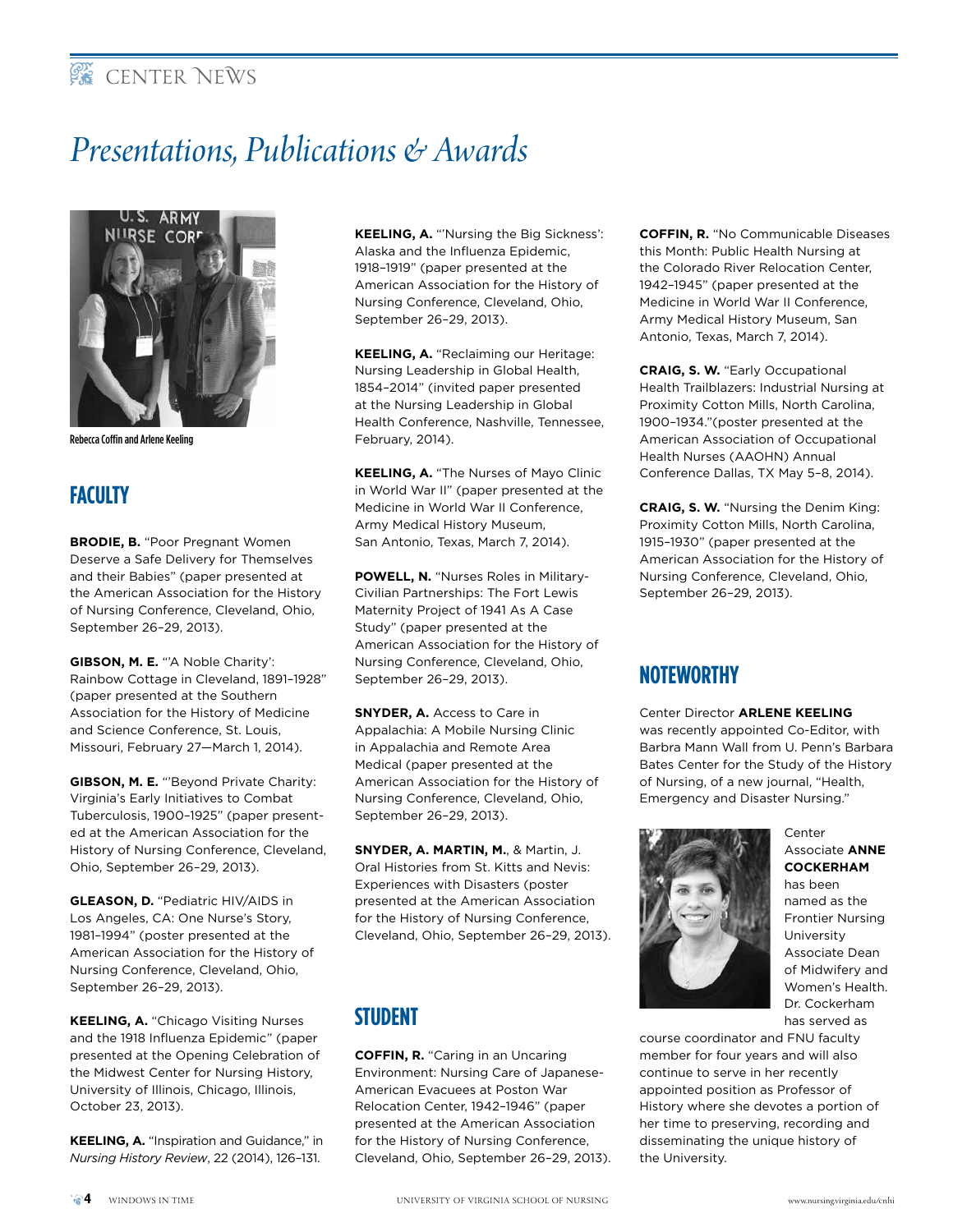# <u>SN</u> IN NURSING AND MEDICAL HISTOR VS & OPPORT

# *2015 Barbara Brodie Nursing History Fellowship*

*The Center for Nursing Historical Inquiry Barbara Brodie Nursing History Fellowship,* a postdoctoral award, is open to nurses engaged in historical scholarship that advances the field of nursing history. Applications for *Nursing History Fellowship*, a postdoctoral award, is open to nurses engaged in historical scholarship that \$3000 award are due October 15, 2014, and the recipient will be announced in December, 2014. The selected Barbara Brodie Nursing History Fellow will present a paper from their research in the Center's History Forum series.

Selection of the fellow will be based on the scholarly quality of the investigator's project including: the clarity of the project's purpose, its rationale and significance, the rigor of its methodology and questions posed, and its potential contributions to the field of nursing.

The application and a curriculum vitae should be sent by email to the Center's Director, Dr. Arlene Keeling, [awk2z@](mailto:awk2z@virginia.edu) [virginia.edu](mailto:awk2z@virginia.edu). Applications are available on the Center's Web site: [www.nursing.virginia.edu/Research/CNHI/Fellowship.](www.nursing.virginia.edu/Research/CNHI/Fellowship)

# *Fall Nursing History Forums*

#### **September 9**

*Nursing Rural America, 1900–1950* John C, Kirchgessner, PhD, RN, PNP Book signing and reception to follow.

#### **October 21**

*A Profession Without Borders: International Nursing in the Early Twentieth Century* Jonathan Hagood, PhD Assistant Professor of History, Hope College 2014 Brodie Fellow

**November 11** *A Salute to Military Nurses: A Veterans Day Panel Presentation*  The panel will feature veterans from Vietnam, Iraq and Afghanistan.

# Conferences

*American Association for the History of Nursing*  31st Annual History of Nursing Conference Storrs & Hartford, Connecticut September 18–21, 2014 Additional information: <www.aahn.org>

*Canadian Association for the History of Nursing* Annual Conference Toronto, Canada June 13–15, 2014 Additional information: <www.cahn-achn.ca>

*Southern Association for the History of Medicine and Science* 17th Annual Conference Jackson, Mississippi February 2015 Additional information: <www.sahms.net>

*Disease, Health and the State*  Society for the Social History of Medicine Conference Oxford, United Kingdom July 10–12, 2014 Additional information: [http://www.wuhmo.ox.ac.uk/events/society-for-the-social](http://www.wuhmo.ox.ac.uk/events/society-for-the-social-history-of-medicine-2014-conference.html)[history-of-medicine-2014-conference.html](http://www.wuhmo.ox.ac.uk/events/society-for-the-social-history-of-medicine-2014-conference.html)

*Quarantine: History, Heritage, Place* University of Sydney Sydney, Australia August 14–16, 2014 Additional information: [www.sydney.edu.au/arts/research/quarantine](http://www.sydney.edu.au/arts/research/quarantine)

# Call for Papers

*12th Annual Joint Atlantic Seminar in the History of Medicine* Johns Hopkins History of Medicine Department Baltimore, Maryland October 3–4, 2014 Deadline for submission: June 1, 2014. Additional information: [http://www.](http://www.hopkinshistoryofmedicine.org/content/jasmed-2014) [hopkinshistoryofmedicine.org/jasmed-2014](http://www.hopkinshistoryofmedicine.org/content/jasmed-2014)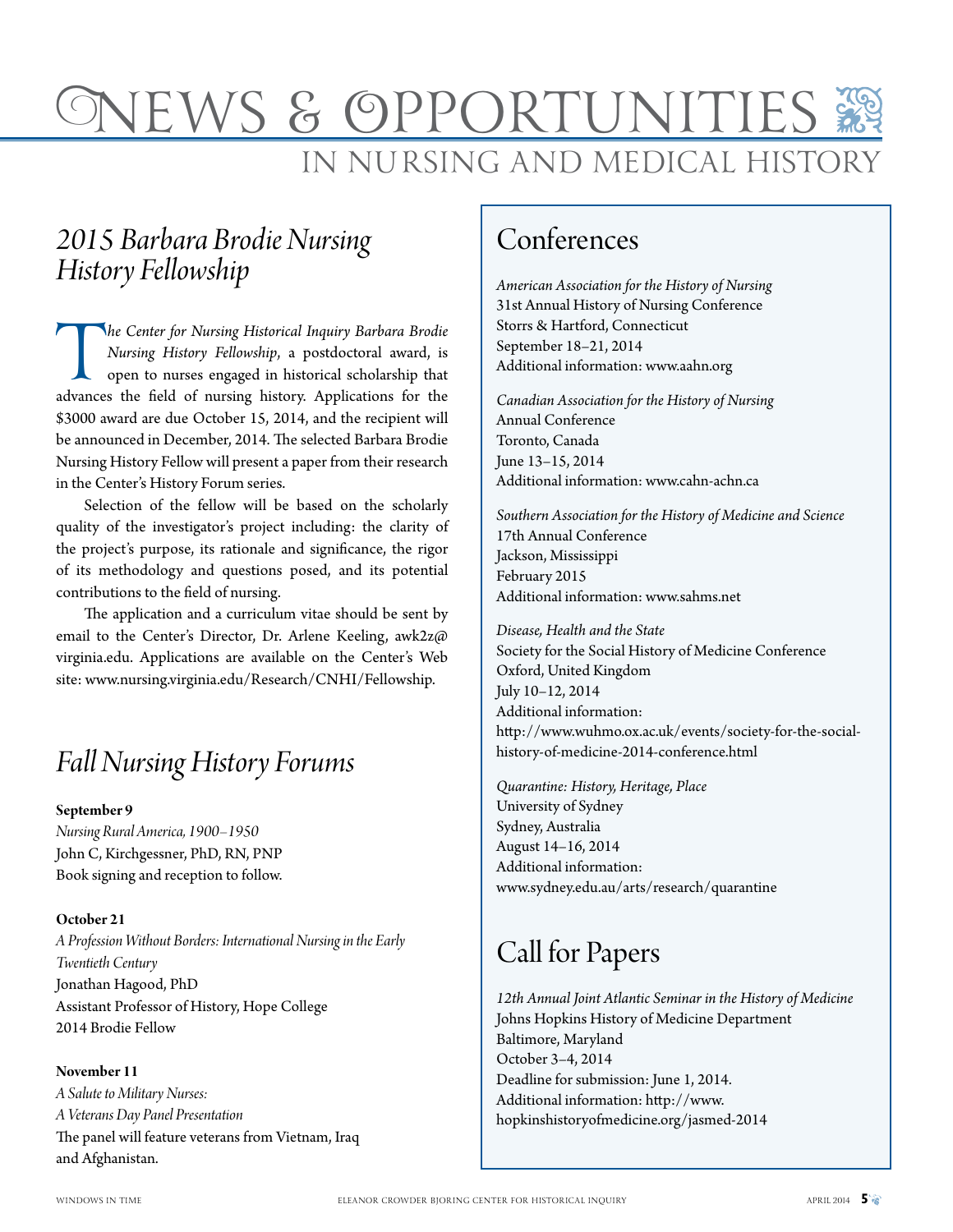

Sr. Mary Alice Rowan, 1961. Courtesy of Daughters of Charity of St. Vincent de Paul, Mater Dei Provincialate, Daughters of Charity Archives, Evansville, Indiana.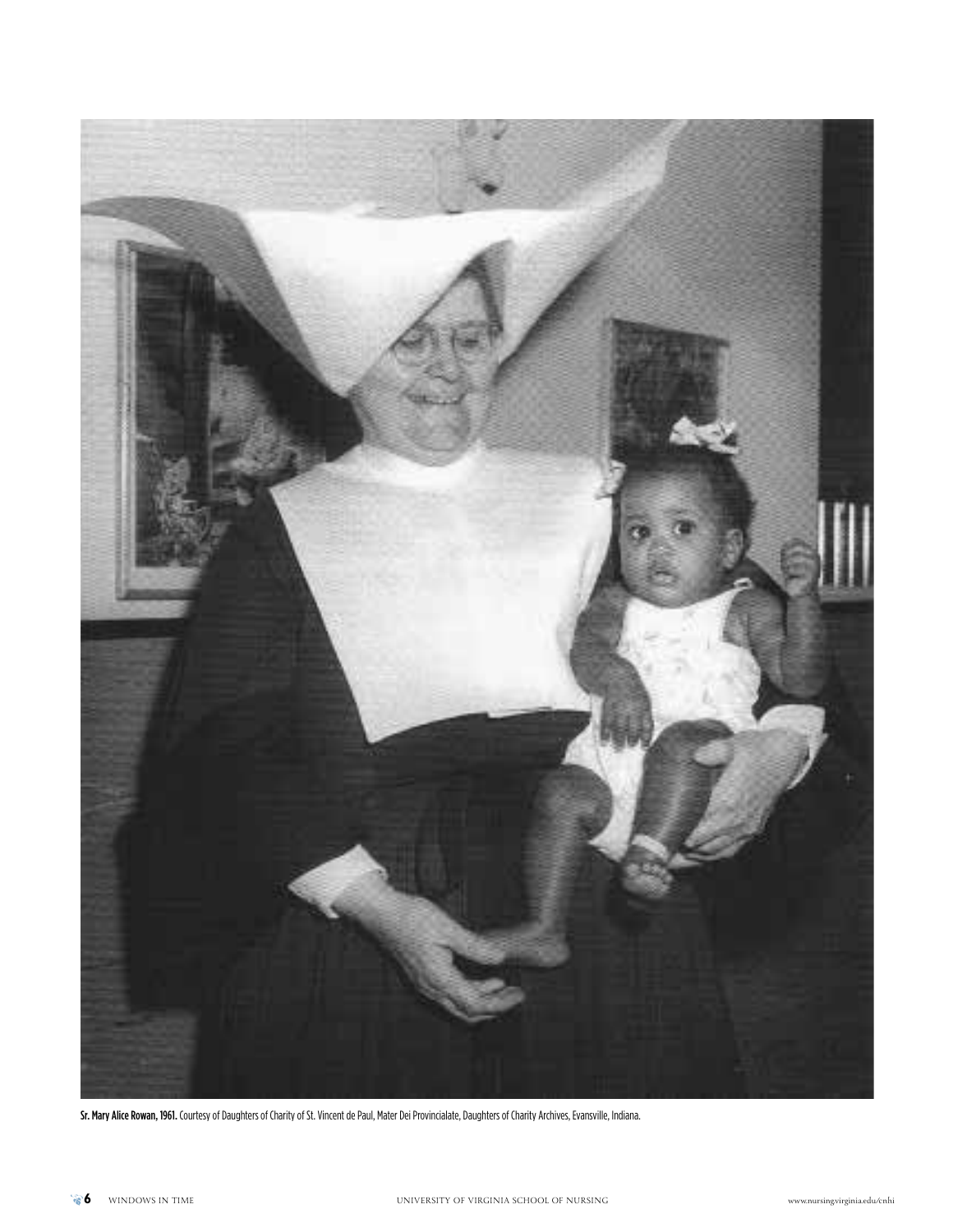# *Called to Care for Foundlings, Orphans, Unwanted and Abused Children: St. Vincent's Infant Asylum, 1881–1972*

**BARBARA BRODIE, PHD, RN, FAAN**  *The Madge Jones Professor Emerita, UVA School of Nursing*

of the w<br>organiza n the late 1800s, because it served as the hub of railroad traffic between the East and the West, Chicago was one of the fastest growing cities in the country. Each year, the city's new industries attracted thousands of rural and immigrant workers seeking jobs and homes. Unable to keep pace with the health and welfare needs of the workers, the city's leaders turned for help from religious organizations who provided health services. One of these was St. Vincent's Infant Asylum.

In 1881 Sister Walburga Gehring, a member of the Daughters of Charity of St. Vincent DePaul, founded Chicago's St. Vincent's Infant Asylum. Sister Walburga had opened Joseph's Hospital in 1868 and from her experience with working among the poor, recognized the plight of destitute unwed mothers who, because of the social stigma attached to their pregnancy, were unable to find medical help for themselves or their babies. Moved by their plight, four more Daughters of Charity Sisters came to the city to provide health services to these special infants and their mothers.

When it opened in June of 1881, St. Vincent's Infant Asylum had room to accommodate twenty babies and eight unwed pregnant mothers. In addition to unwed mothers and infants,

the sisters also cared for foundlings and arranged adoptions. The first foundling was brought to the Sisters by a Chicago policeman on September 9, 1881, and the first baby was adopted on January 17, 1882. By 1884 the asylum was already experiencing difficulties in caring for the many mothers seeking refuge.

To meet the growing needs of mothers and infants, a new building was opened in 1887 that accommodated 60 infants and 20 mothers and had a small birthing room. A physician was also employed at this time to deliver the babies and care for the asylum's children. Later the same year, in recognition of the Daughters of Charity's outstanding services to unwed mothers and their infants, the City of Chicago adopted an Ordinance that protected their institution's legal standing and granted St. Vincent's an annual income of \$1200 to defray the costs associated with caring for the dependent children. This income continued until St. Vincent's closed in 1972.<sup>1</sup>

Between 1881 and 1896 St. Vincent's provided maternity services to over 900 mothers and their newborns, in addition to

<sup>&</sup>lt;sup>1</sup> Author Unknown, *History of St. Vincent's Infant Hospital*. (Chicago, Illinois: September 23, 1963). (Updated 1967 and 1968). Courtesy of the Daughters of Charity of St. Vincent de Paul, Mater Dei Provincialate, Daughters of Charity Archives, Evansville, Indiana.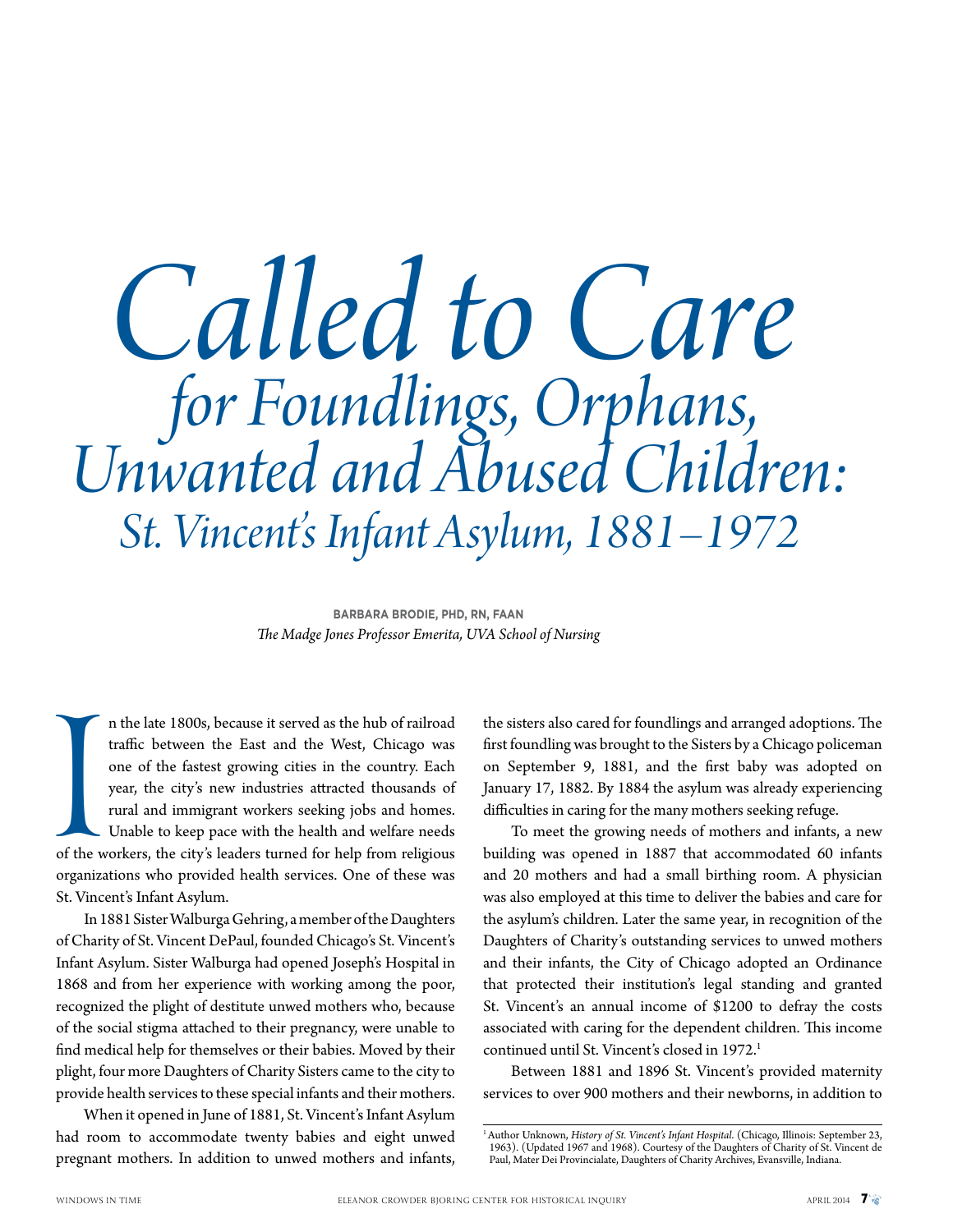meals and lodgings for 500 poor mothers and their infants. In 1900 the Sisters began to work with pastors of the city's Catholic churches to find married parents who were seeking a child, hoping the parents might choose a St. Vincent's baby. The Director of Adoptions worked closely with parents interested in adopting.

## Mothers' and Children's Care

From its inception, St. Vincent's Sisters relied on the help of volunteer women to care for the children. To ensure that the children were being well cared for, in 1905 the Sisters opened a one year education program in child care. The program, developed and taught by a graduate nurse, prepared high school graduates to become child care workers in private homes or small hospitals. Annually, the program accepted 25 students a year who took courses in caring for babies. In addition, they spent months gaining practical experience in providing care to children from birth to three years old. The students' youth, intelligence and fondness for children helped them emotionally relate to each child while at the same time,

managing rooms of over 20 children. Acting as surrogate mothers the students bathed, fed, dressed and helped the children learn to talk, walk and be potty trained. As the children grew older they were encouraged to become more independent, share and play with others, and to develop their sense of curiosity. The students also had experience in the milk room where the babies' formulas were prepared and the sick room where they learned to care for sick children. The students were helped by the St. Vincent's women volunteers, who helped to diaper and feed the children, rock them when they were upset and play with them. Volunteers were also very active in the children's birthday and holiday parties and often took them outdoors for picnics, walks and trips to the beach, park and zoo.<sup>2</sup> Meanwhile, the Daughters of Charity Sisters and professional nurses cared for the mothers.



# Growth of St. Vincent's and Alliance with Catholic Charities

The need for maternity and adoption services increased during the 1920s as more unwed mothers learned of St. Vincent's services. In response to these needs, a more comprehensive modern facility was opened in 1930. The new St. Vincent's seven story hospital provided accommodations for 150 children and their mothers, and had a maternity and pediatric service that was staffed by obstetricians, pediatricians and graduate nurses.<sup>3</sup> When the hospital opened in 1930, the St. Vincent's Daughters of Charity selected Sister Mary Alice Rowan to be the Assistant Director for Patient Services. She was chosen for her proven leadership abilities and her dedication to helping needy children.

 <sup>2</sup> Etta Sacharski, a St. Vincent's student nurse from 1948 to 1949 and staff nurse from 1949 to 1951. Personal interview August, 2003 and phone interview December 11, 2013 and January 20, 2014. Kathleen Mackin, Hennan, Maririta Delaney McKenna, and Maureen Hulvihill Roches, *St. Vincent's, An Orphanage that Shined*, (Gold Leaf Publication and Production, Inc., 2003): 32

<sup>3</sup> Author Unknown, *St Vincent's Infant and Maternity Hospital. Its Past and Future*. ( January 1932). Courtesy of Daughters of Charity of St, Vincent de Paul, Mater Dei Provincialate, Daughters of Charity Archives, Evansville, Indiana. See also: Kathleen Mackin, Henna Maririta, Delaney McKenna and Maureen Roches, *St Vincent's, An Orphanage that Shined*, (2003): 124–127.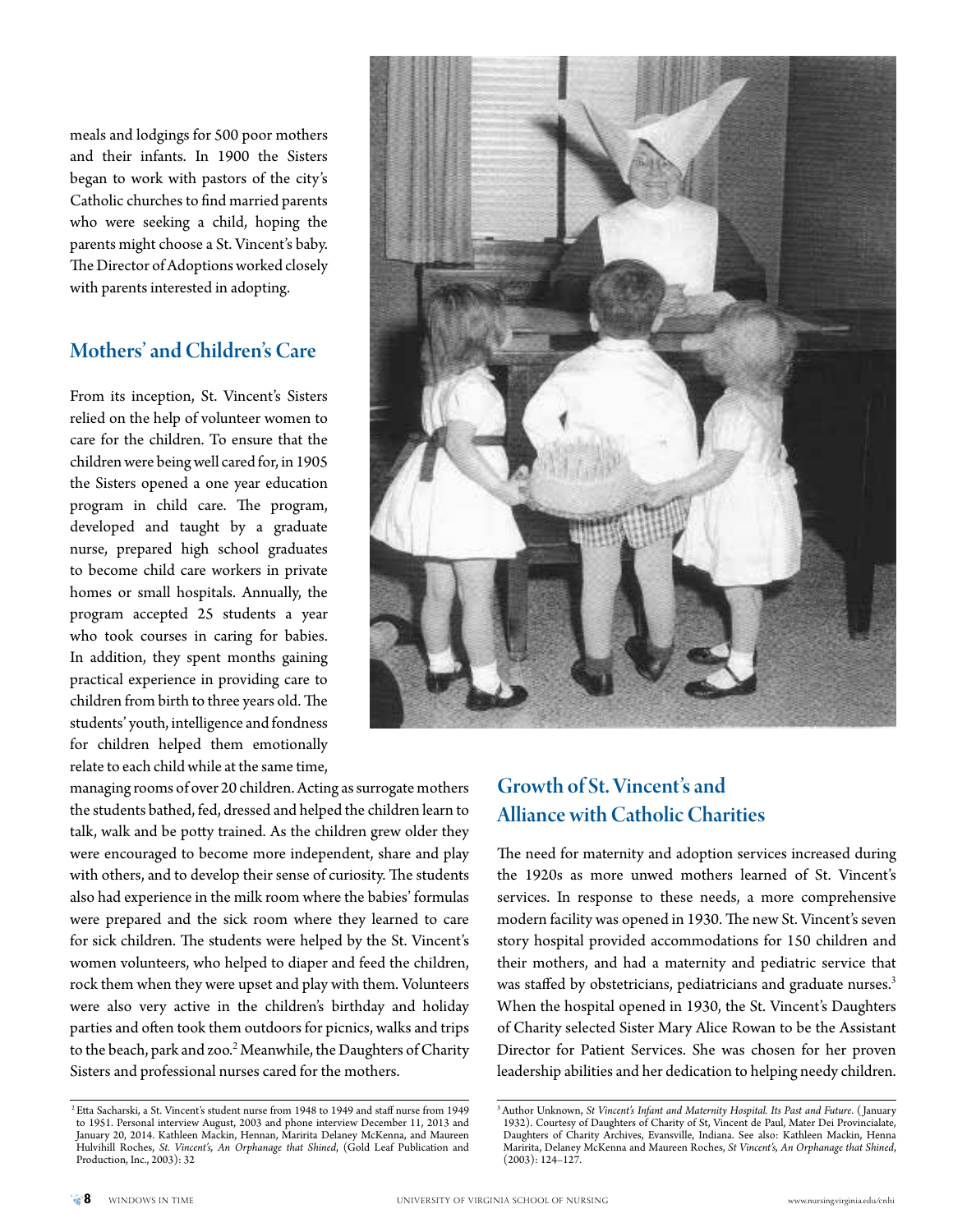Sister Mary Alice, a large and imposing woman, possessed a unique personality that engendered respect and affection from all she encountered. Filled with energy and a loud voice, she set high standards for the care of the children, and because of her ease at speaking she became the public face of St. Vincent's. In her thirty-five years of service she found parents for thousands of children.

Under Sister Mary Alice's leadership, the graduate nursing staff of 35 nurses provided professional care to the children and mothers and helped supervise the student nurses. They served as head nurses and taught classes to mothers on infant feeding, bathing and the care of newborns. Those who had chosen to have their babies adopted were usually assigned a St. Vincent's nursing Sister to guide them through the delivery of their infants. Sensitive to the mother's need to know that she had delivered a healthy baby, the Sister placed the infant in her mother's arms and encouraged her to hold, examine it, and to talk to it. Many mothers cried and needed soothing to help them deal with their emotions. The nurse answered the mother's questions and prayed with her and reassured her that her baby would be adopted by good parents who would love and cherish it. When a mother finished holding her baby, the nurse carried it to the nursery. Adoptive babies were not taken to see their mothers again.<sup>4</sup>

To pay the debt on St. Vincent's new hospital, Cardinal Mundelein of the Chicago Archdioceses, assumed the financial responsibility of operating St. Vincent's and placed the hospital under Catholic Charities. This alliance allowed St. Vincent's to operate the hospital and work with the Catholic Home Placement Services.

## Societal Changes and St. Vincent's Future

In the 1950s, when the social stigma on having a child out-ofwedlock decreased and reproductive medicine offered more effective contraception methods, the number of women seeking adoption services from St. Vincent's also decreased. However, society's need for help to care for its abused and abandoned children or for those living in disruptive families dramatically increased. These children and their families presented new and different challenges, and St. Vincent's moved quickly to help them. It opened its facilities 24 hours a day and offered emergency physical and psychological care to children less



than three years of age. In 1955 Vincent's was named the official agency for emergency care for children.<sup>5</sup>

In 1964 the Illinois Department of Children and Family Services (DCFS) was created and given a mandate to improve the care of dependent children in the state. The department had long viewed institutional care as being out dated and harmful to children. They favored the use of foster care families because they believed they were more beneficial for children. In 1970, the state ceased sending public funds to St. Vincent's for the care of its dependent children, and in 1972 the DCFS ordered Chicago Police to stop bringing dependent children to St. Vincent's. Faced with these facts it was clear to the St. Vincent's Sisters that the state wanted to replace the hospital's services with their own children's services. Left with no recourse, the Daughters of Charity of St. Vincent's De Paul announced that they would close St. Vincent's in 1972. After ninety-one years of dedication and service to the orphaned, abandoned, and abused children of Chicago, the Sisters quietly left the building and moved to other Chicago facilities they operated that provided care to poor children and their families.<sup>6</sup>

The legacy the Sisters left the city is impressive. They, with their staff, cared for 59,248 children and found parents for thousands of these children. In doing so they not only enriched the lives of the children and their adoptive parents, but also contributed to the wellbeing of the city and the nation.  $\blacksquare$ 

 <sup>4</sup> Etta Sacharski, personal interview with author, August 2003 and December 2013. To protect the identity of the children's biological mothers the birth records of children born at St. Vincent's de Paul Hospital are closed to the public. The records were made available to the adoptees in the late 1950s.

<sup>5</sup> Author unknown, *St Vincent's Infant and Maternity Hospital*. (1959 Report): 2–3 Courtesy of Daughters of Charity of St. Vincent de Paul, Mater Dei Provincialate, Daughters of Charity Archives, Evansville, Indiana.

 <sup>6</sup> Roger J. Coughlin and Cathryn A. Riplinger, *Charitable Care In the Archdiocese of Chicago, 1844–1972*. (Chicago: Loyola University Press, 1999): 124–266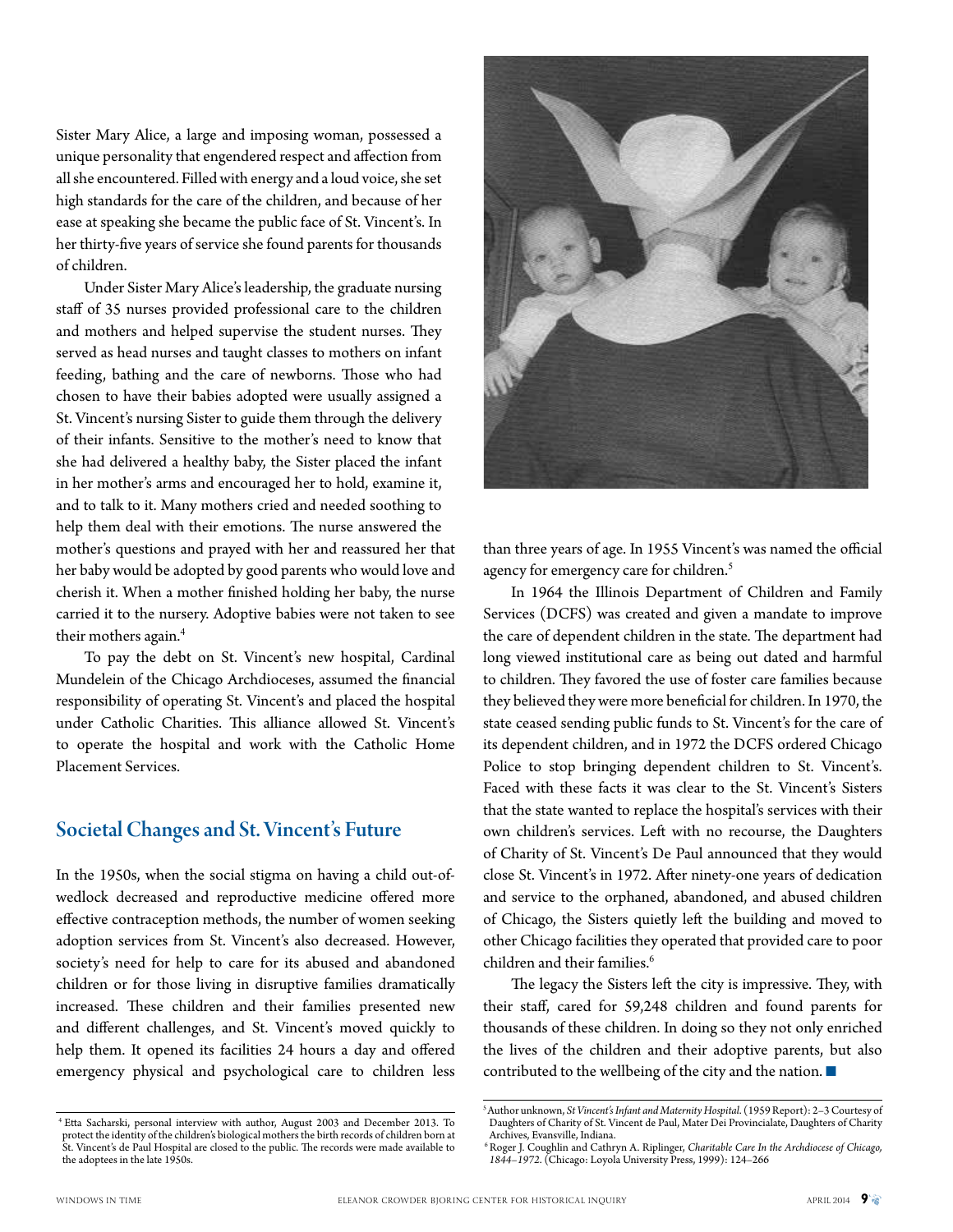

# *Nurse Practitioner Collections*

#### **HENRY K. SHARP, PH.D.**

"Windows in Time" readers will likely remem-Keeling's book: *Nursing and the Privilege of Prescription, 1893–* ber the 2007 announcement concerning the release of Bjoring Center director Arlene *2000*. Among the chapters in this important historical survey is a consideration of nurse practitioners' strides toward professionalization in the 1960s and 70s.

The nurse practitioner movement features in a number of Bjoring Center manuscript collections, and these represent a particular strength of the Center's holdings. The JoAnne Peach Papers, for example, trace the career of a Virginia educator and practitioner who served as an instructor in the nurse practitioner program of the U.Va. School of Nursing, her alma mater, as well as other nursing schools. The New York State Coalition of Nurse Practitioners Collection (NYSCONP) traces the fascinating story of a nearly ten-year-long advocacy campaign to achieve legal prescriptive authority for New York's nurse practitioners. These two collections highlight nurse practitioner education and the quest for professional recognition. A third collection, just opened to researchers this spring, underscores the national reach and interests of the profession in maturity. The National Association of Pediatric Nurse Associates and Practitioners Collection (NAPNAP) complements the personal story represented in the Peach Papers and the collective activism of NYSCONP.

Founded in 1973, NAPNAP is a national, professional association which promotes high quality pediatric and family healthcare. The organization offers continuing education programs for its members and consumer health information for agencies and the public. It authors policy and position statements relative to standards of care and public health initiatives, and it

publishes a scholarly clinical and research periodical, the Journal of Pediatric Health Care, in addition to organizing an association-wide annual meeting. The NAPNAP materials here in the Bjoring Center pinpoint the five-year period between 1993 and 1997. Principally concerning administrative activities of the national office, then located in Cherry Hill, New Jersey, the NAPNAP Collection also includes some chapter newsletters, reports, and correspondence. These provide a glimpse of the range of concerns distributed across the membership at the local



level. The national-office records include correspondence and reports generated by and for the permanent administrative staff



as well as the annually elected officers of the association. Topics include alliances—and competition—with other professional organizations and advocacy groups, including the American Academy of Pediatrics and the American Nurses Association, national health reform legislation, professional standards of care, fund raising, chapter coordination, and the development

of an internet presence—in short, all the wide-ranging administrative responsibilities of a national professional organization's busy national office. Also featured are the records of special interest groups and task forces charged to develop and disseminate specific healthcare standards. These include studies of H.I.V., immunization, lead poisoning, and breast feeding, among many others.

As always, we welcome your visits to examine these important collections.  $\blacksquare$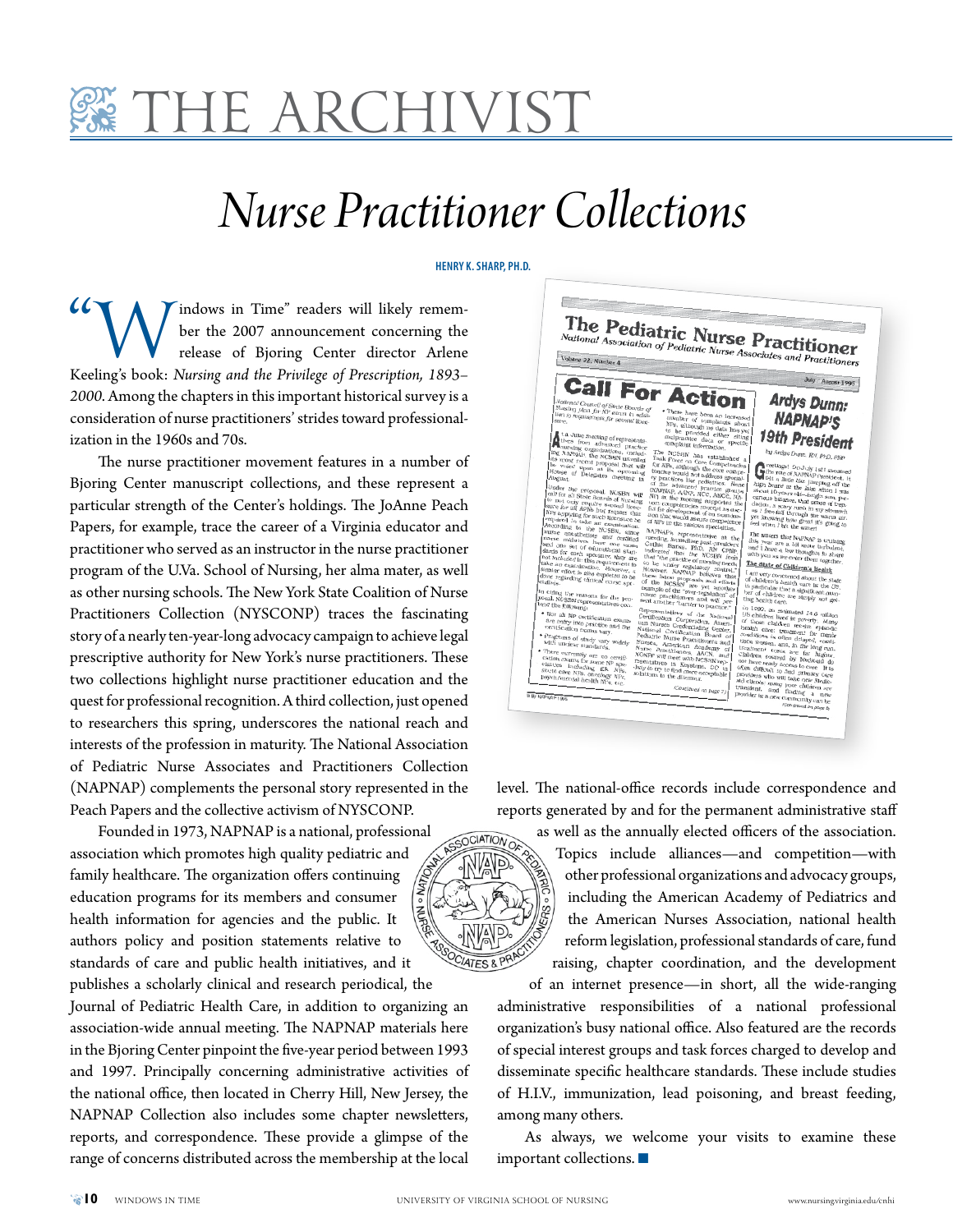# R CONTRIBUTORS



*Gifts given from March 1, 2013 through February 28, 2014.*

# *We would like to extend special thanks to all of our contributors.*

### **GUARDIAN**

(\$10,000 AND ABOVE) Eleanor C. Bjoring

#### DIPLOMAT

(\$5,000–\$9,999)

UVA School of Nursing Alumni Council

#### **ENVOY** (\$3,000–\$4,999)

Barbara M. Brodie Annette Gibbs Arlene W. Keeling Lucie S. Kelly Sylvia Diane Rinker

### Denise G. and Charles H. Sherer AGNES DILLON RANDOLPH SOCIETY (\$1,000–\$2,999)

Lorraine Bowers and William H. Albrecht Janis Peacock Bellack Pauline L. Dessertine Barbara Hall Dunn Mary E. Gibson Kal W. and Julie Dennis Howard Richard P. Keeling John C. Kirchgessner Sandra B. Lewenson Barbara A. Moran Sarah N. Nicholson JoAnne H. Peach Rita H. and John S. Pickler Patricia B. and Keith Woodard

#### PHOEBE PEMBER SOCIETY (\$500–\$999)

Jane Balint and Kenneth A. Ramsey Barbee Bancroft Sue C. Bryant Pamela F. Cipriano Patricia Ann Cloonan Janet Colaizzi Linda R. and George E. Davies Pamela A. Kulbok Yu-Shen Lin Jeanette Waits Douglas Webbink

#### ROY BEAZLEY SOCIETY (\$250–\$499)

Alice M. Auciello Beta Kappa Chapter of Sigma Theta Tau International Anne Zschoche and Kenneth Gray Cockerham Charlotte C. Dison Julie A. Fairman Marilyn E. Flood Elaine R. Graf B. Jeanette Lancaster Gayle M. Lorenzi

Joan E. Lynaugh James L. Maddex Joanne M. Phillips Diane J. Skiba Dorothy L. Tullmann Paul N. Veltman

## CENTER SUPPORTER

(\$100–\$249) Rima D. and Michael W. Apple Ellen D. Baer Pegge Lee Bell Rebecca D. Bowers Billye Jean Brown Jacqueline S. and Irving H. Brownfield Maxine Craddock and Henry L. Burton Terry A. and Denise K. Carr Janis C. Childs Rita K. Chow Mary T. K. Deardorff Evelyn Jane Driver Carolyn J. and Robert C. DuVal W. Courtney Dyer Nancy R. Eksterowicz Mildred J. Fitzgerald Mary K. Goldschmidt Carol S. Helmstadter Linda C. Hodges Edward J. and Patricia A. Kaiser Jeanne J. Kiefner Marilyn G. King Joanne K. and David Allen Koepnick Burden S. Lundgren Brigid Lusk Ruth G. Manchester John F. Mermel Elfrida H. Nord Kathy H. O'Kelley Robert V. Piemonte Frances Marshall Purcell Richard A. Ridge Karen M. Rose

Cynthia Worrell and John R. Sanborn Karen Saunders Audrey E. Snyder Vickie H. Southall David V. Strider, Jr. Jeannine Uribe Barbra M. Wall Jean C. Whelan Kenneth R. White Anne E. Wilkerson Susan C. and Todd A. Winters Lisa M. Zerull

#### FRIENDS OF THE CENTER (\$10–\$99)

Joel G. Anderson Mary J. Buckman Patricia A. Chamings Lisa M. Chotkowski-Ashley Donna K. Coburn Richard S. and Julia Crampton Joseph A. Crute Patricia and Joseph C. D'Antonio Maria Gilson deValpine Margaret E. Easter Lucie L. Ferguson Gale C. Garner Christopher B. and Elizabeth Peach Ginter E. Dianne Greenhill Shirley M. Gullo Virginia L. and James W. Hayes Margaret M. Hughes Elizabeth C. and Hunter W. Jamerson Laura J. Markman April D. Matthias Ann T. McKennis Patricia R. Messmer Jennie E. and Brendan P. O'Friel Phoebe A. Pollitt Ann and E. Walter Pressey Catherine R. Ratliff Judith Tehaan Reinecke

#### Nancy Gray and Michael E. Rockers Margarete Sandelowski Mary T. Sarnecky Todd L. Savitt Ann H. Sullivan Alice Lorraine Wallenborn Flo Weierbach

## IN MEMORY OF

**Mrs. Ola Carver Dyer** W. Courtney Dyer

**Mrs. Shirley S. Gordon-Webbink** Douglass Webbink

**Mrs. Evelyn Haynie Jones** Carolyn J. and Robert C. DuVal

**Mrs. Virginia Mermel** John F. Mermel

**Ms. Ellen M. Stout** Barbara M. Brodie Cynthia Worrell and John R. Sanborn

### IN HONOR OF

#### **Barbara M. Brodie, Ph.D.**

Barbee Bancroft Terry A. and Denise K. Carr Lisa M. Chotkowski-Ashley Edward J. and Patricia A. Kaiser Kathy H. O'Kelley Ann and E. Walter Pressey

**Mrs. Jacqueline S. Brownfield** Ann H. Sullivan

**Allison L. Crute** Joseph A. Crute

**Arlene W. Keeling, PhD**

Paul N. Veltman **Lynne F. Rau** W. Courtney Dyer

idat

## RECENT ACQUISITIONS

**Delores Alt** Gustavus Adolphus College School of Nursing photos, Little Nurse Doll, nursing texts and other memorabilia.

**Karyl Blair** Gustavus Adolphus College School of Nursing Class of 1964 notes.

**Constance L. Browne** nursing cape of Mary Hill.

**Lynn D. Van Dwermark** photographs of her mother, Constance Cooke Dixon, as a student nurse, UVA SON DIPLO 1950.

**Dianne Gagliano** papers and uniform pertaining to her career as Army nurse.

**Shirley Gullo** Clara Barton commemorative items and vintage patient care items.

**Roxana Huebscher** nursing texts, personal papers.

**Maryann D. B. Lee** U.S. Army uniform ribbons.

**Alex Miller** vintage nursing texts of his mother, Hazel E. Blalock.

Patricia Mc Nicholl Quill St. Vincent's School of Nursing Memorabilia.

**Dorothy Purcell Tashjian** nursing cape, pin and texts.